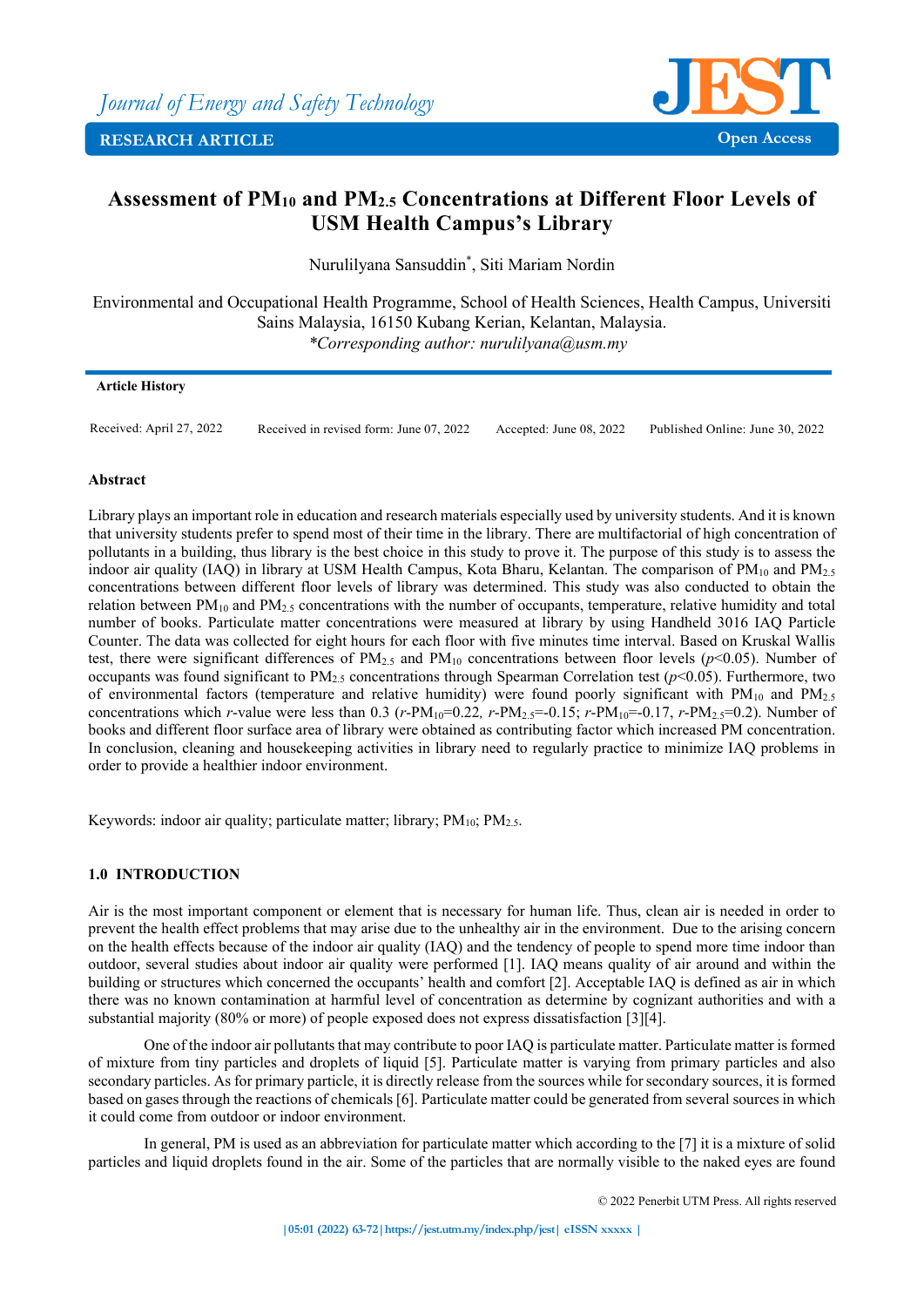to be large in size or dark in color; for example dust, dirt, soot, and smoke. While others usually have a very small size and can only be detected using an electron microscope.

Basically, most researchers have found two common major sizes to be the cause of air pollution. It consists of particulate matter of size 2.5 and 10 micrometers, which known as  $PM_{2.5}$  and  $PM_{10}$ , respectively. According to [7]  $PM_{2.5}$ is defined as an inhalable fine particle with a diameter smaller than 2.5 micrometers. Meanwhile,  $PM_{10}$  is an inhalable particle with a diameter usually of 10 micrometers and smaller. The size difference between those two has been illustrated as in Figure 1.



**Figure 1.** Saiz comparison of PM particles [7]

Particulate matter could poses health effects towards human. Various study stated that particulate matter may trigger the respiratory systems and asthma problems [5] [8]. It also could prompt adverse health effects for instance premature deaths and mortality of infants and other parts of susceptible population [9]. The studies from [10] found that there are several building characteristics and indoor factors in dwelling can affect occupants' health when they exposed to dampness and inadequate ventilation. It is supported with [11] which also found that the presence of furniture and dampness in indoor environments was associated with respiratory problem such as asthma and also allergic disease. In addition, an indoor air quality study that focused on health risk assessment at university library in India found the highest chances to get lifetime cancer among the occupants [12].

On the other hand, [13] reported that there are parameter changes during the day and in different room of the several university libraries around Bartin, Turkey. The same result reported by [14] which found higher pollutant concentration in the morning hours and vary significantly (*p* < 0.05) among the different floors of the central library of Indian Institure of Technology Roorkee, India. As in Malaysia, a study in 2018 was conducted in a four-storey library building at the Engineering Campus, Universiti Sains Malaysia found that inadequate distribution of fresh water is one of the factors that need to be considered when the third floor of the building shows pollutant readings exceed the Malaysian guidelines [15]. All those factors indicate the importance of risk assessment on air quality in the library which known as a focal place for university students to do a variety of activities.

Thus, this study was conducted in Perpustakaan Hamdan Tahir (PHT), focused on two different size of particulate matter since it was known as major indoor air pollutants. Therefore, to give a healthy and clean environment to the occupants in PHT, a study regarding indoor air quality particularly in particulate matter need to be carried out. The findings from this study can be used as a good reference to other libraries.

## **2.0 METHODOLOGY**

#### **2.1 Study Design**

This study is categorized as cross sectional study. It is an observational study that was carried out at one time or within the short period of time [16]. In general, cross sectional study is used to determine the relationship between the factor and the outcome [17]. As for this study, it was used to identify the relationship between the contributing factors (number of occupants, relative humidity, temperature, and number of books) and the concentration of selected particulate matters  $(PM<sub>2.5</sub>$  and  $PM<sub>10</sub>$ ) in the library.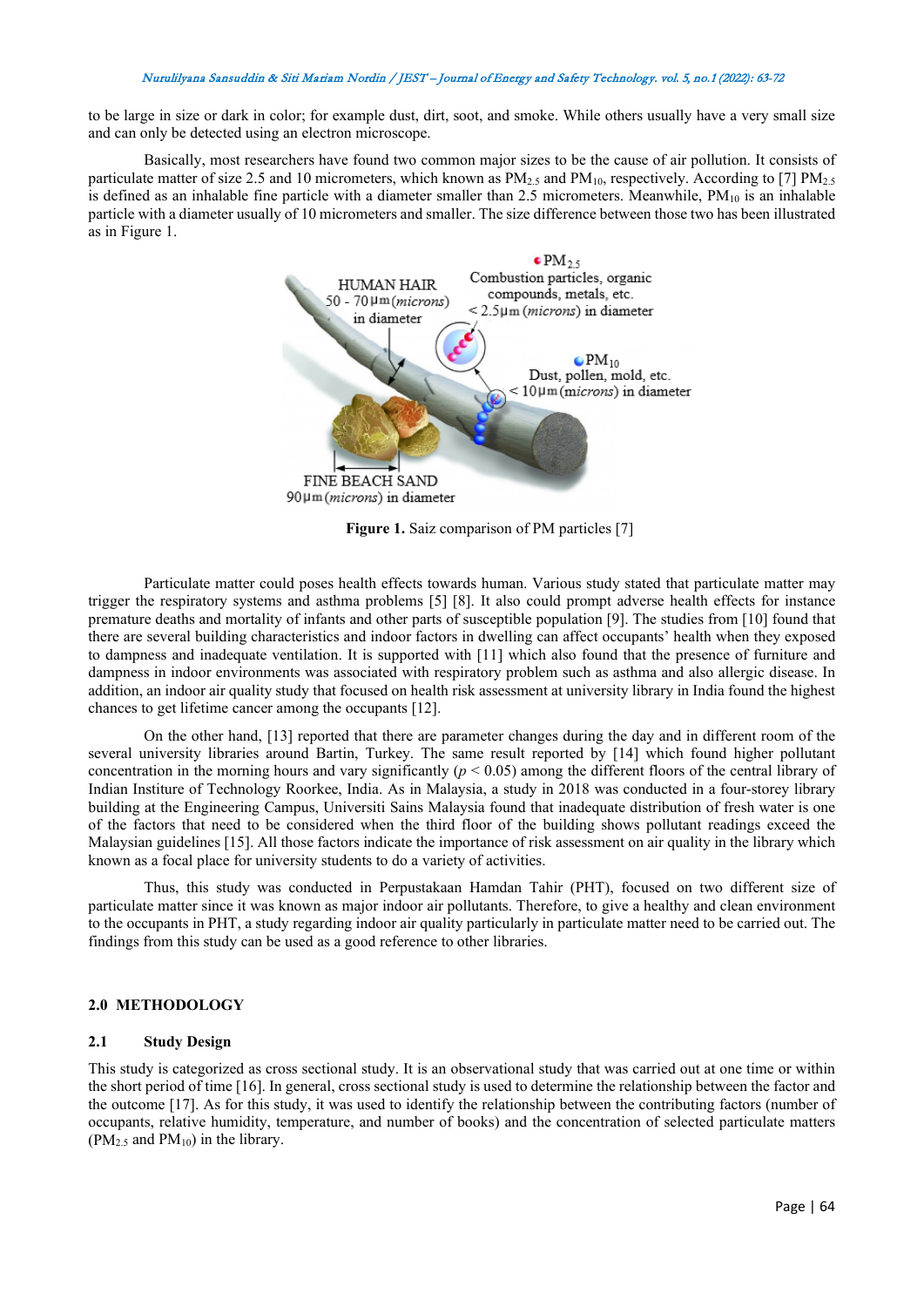#### **2.2 Sampling Location**

This study was conducted at Perpustakaan Hamdan Tahir (PHT) that was located at Universiti Sains Malaysia (USM), Health Campus in Kota Bharu, Kelantan. Due to the semester break, PHT was selected as a monitoring location since it was the only university libraries in Kelantan that opened during that time. This study covered all three floor level in PHT and each level have different service and function. The ground floor was mainly used as a relaxing area as it has a large resting space, besides the media service department also can be found there. As for the first floor, it has been set as the main area for this library. This main area included counter for students to borrow books, computer room and reading area. Meanwhile, on the second floor it consists of multipurpose rooms and reading area.

## **2.3 Sampling points**

The total floor area for each floor in PHT was less than a  $3000$  m<sup>2</sup>. The total area for ground floor was  $900.48$  m<sup>2</sup>. While for the first and second floors were 2161.16 m<sup>2</sup> and 1891.01 m<sup>2</sup>, respectively. Figure 2(a) – (c) shows the floor plans for each level at PHT.



Figure 2(a). Floor plans for (a) ground floor; (b) first floor; and (c) second floor of PHT

As followed by the requirement given by [16], the minimum number of sampling points for each floor level in PHT was considered as one point (refer to Table 1).

| Total floor area (served by MVAC system)(m <sup>2</sup> ) | Minimum number of sampling points |
|-----------------------------------------------------------|-----------------------------------|
| $<$ 3.000                                                 | 1 per 500 $m^2$                   |
| $3,000 - 5,000$                                           |                                   |
| $5.000 - 10.000$                                          | 12                                |
| $10,000 - 15,000$                                         | 15                                |
| $15,000 - 20,000$                                         | 18                                |
| $20,000 - 30,000$                                         | 21                                |
| >30,000                                                   | 1 per 1,200 $m^2$                 |

**Table 1.** Minimum number of sampling point recommended for indoor air quality samplings [16]

## **2.4 Sampling instruments**

Instrument that was used in this study was named as Handheld 3016 IAQ Particle Counter. It was used to measure the concentration of particulate matter ( $PM_{10}$  and  $PM_{2.5}$ ) in the library. It also can displays temperature and relative humidity data. Tripod was used to place and support the Handheld 3016 IAQ Particle Counter. It was also used to provide static measurement for Lighthouse Handheld IAQ Particle counter in order to standardize the height of the Handheld IAQ Particle Counter. The standard high to place the instrument was at 110 cm height from the floor [16]. The modification checklist from Industrial Code of Practice on Indoor Air Quality 2010 (ICOP) was used to get the information regarding contributing factor which related to poor IAQ in that library. There are five contributing factors involved which are number of occupants, relative humidity, temperature and number of books.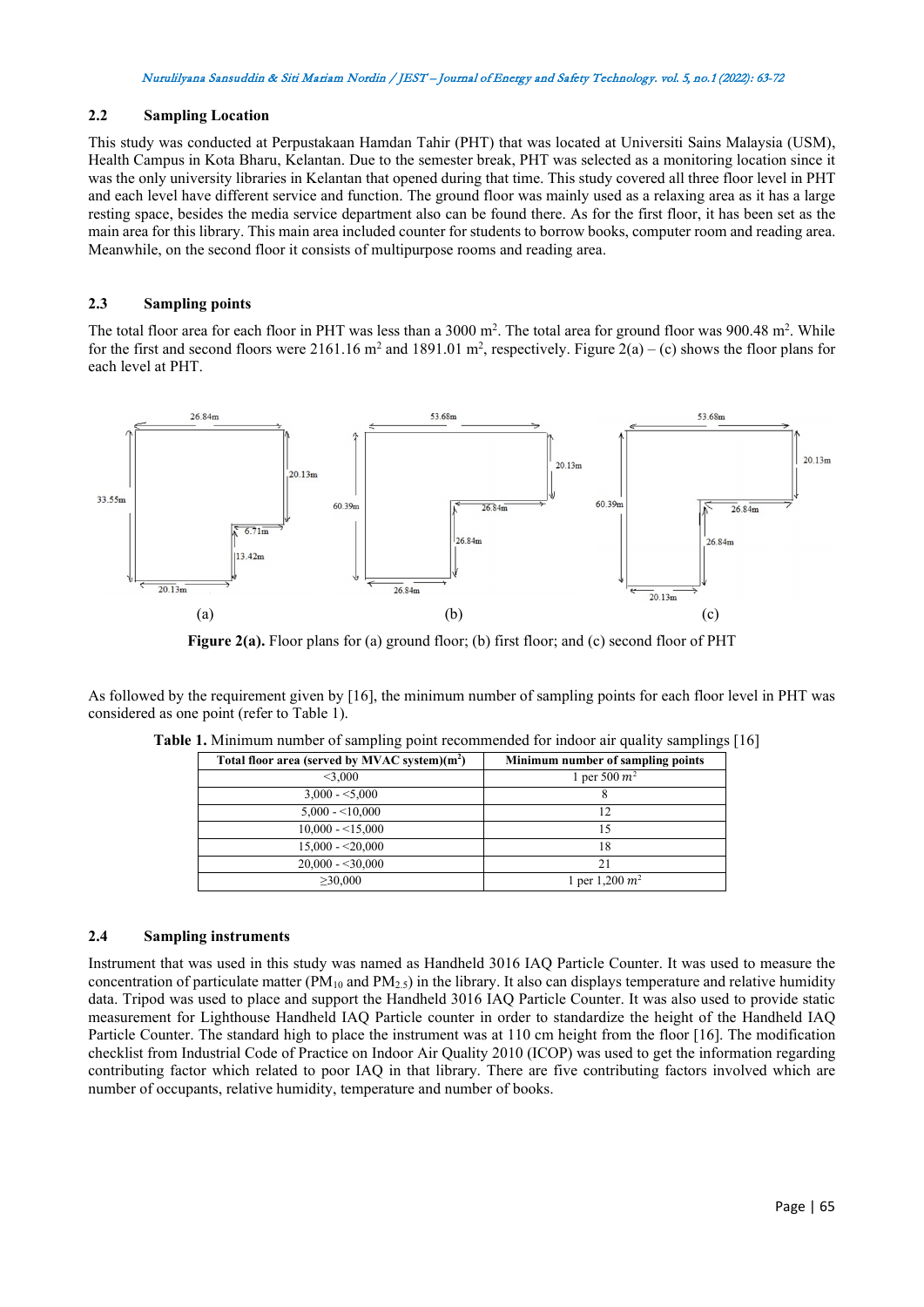# **2.5 Sampling method**

The data monitoring of PM concentrations were carried out for five consecutive days which is from Sunday until Thursday at every floor of the library. Each floor was continuously monitored for ten days. The monitoring started from 9.00 am until 5.00 pm at the same spot for each floor with five minutes time interval. During data collection, the Lighthouse Handheld 3016 IAQ was positioned as guided by [16]. It was located 2 m away from the stairs and must not interfere with occupants from the reading area. The sampling point was located at the area that had minimal disturbance of work activities. The equipment was also placed at height 110cm from the floor. After positioned the instruments at the selected point, the Lighthouse Handheld 3016 IAQ was setup before let it running for eight hours continuously.

There were several step in setting up the lighthouse Handheld 3016 IAQ. First, the instrument was positioned in the environment to be measured. The protective cap was removed from the inlet tube. If using the isokinetic probe provided, install probe by connecting probe to the instrument inlet tube found on the top of the instrument. The included temperature and relative humidity probe can be attached to read environmental data. Then, the on and off switch on the left side of the unit was turned on and the "start up" was displayed on the screen. After that, the main screen was appeared and on the touch screen, the start button was pressed to start the instrument. The pump is initially turned on when the indicator with "starting" button displayed. The indicator with the word "counting" then appeared on the display screen when the Handheld was started to count the particles. The data then was saved automatically in the instrument and it was transferred to the computer to be interpreted.

#### **2.6 Statistical Analysis**

The data was analyzed using Microsoft Excel and Statistical Package Social Sciences (SPSS) version 22. There are two test were involved in this study which are Kruskal Wallis and Spearman Correlation tests. According to the normality test, it was found that the data for PM concentrations and all contributing factors were not normal (the *p* value were found less than 0.05). In order to compare the concentration of particulate matter ( $PM_{10}$  and  $PM_{2.5}$ ) between floors in the library, Kruskal Wallis test was used. Kruskal Wallis test is known as non-parametric test which is used for determining whether three or more independent samples come from populations with identical distributions [18]. In this case, the library's level were acted as independent variables, while PM<sub>2.5</sub> and PM<sub>10</sub> represent as dependent variables. The main purpose of using this test is to test the significance of PM concentration between floors. However, multiple comparisons will inflate type 1 error. Thus, Bonferrroni's correction needs to perform. The requirement for Bonferroni's correction is multiply *p* value with number of pairs and refer each respective pairs calculated *p* value with alpha set as 0.05. All test were 2-tailed and significance level was set at *p*<0.05.

Moreover, in order to find the factors that associate with the increasing concentration of particulate matter  $(PM_{10})$ and PM2.5) in the library, Spearman Correlation test was used. Spearman Correlation test is also a non-parametric test that was used to find the relationship between two numerical variables. To obtain the relationship between two variables, the presence of association, *p* value was calculated. If *p* value is more than 0.05, then null hypothesis was accepted. In this case, this test was used to obtain the correlation between contributing factors and the concentration of particulate matter.

## **3.0 RESULTS AND DISCUSSION**

#### **3.1 Descriptive statistic**

The minimum, maximum and mean values of PM concentration at ground, first and second floors were summarized in Table 2. The highest mean value of PM<sub>2.5</sub> concentration was recorded at the second floor of the library (3.74  $\mu$ g/m<sup>3</sup>), while the maximum value is 16.62  $\mu$ g/m<sup>3</sup> recorded at ground floor. Otherwise, both the highest mean and maximum values of PM<sub>10</sub> concentration was recorded at the ground floor with 11.20  $\mu$ g/m<sup>3</sup> and 407.67 $\mu$ g/m<sup>3</sup>, respectively.

| PM<br>concentration | <b>Floor</b> | <b>Minimum</b><br>$(\mu g/m^3)$ | <b>Maximum</b><br>$(\mu g/m^3)$ | Mean<br>$(\mu$ g/m <sup>3</sup> ) |
|---------------------|--------------|---------------------------------|---------------------------------|-----------------------------------|
|                     | Ground floor | 1.27                            | 16.62                           | 3.48                              |
| $PM_{25}$           | First floor  | 1.98                            | 11.63                           | 3.56                              |
|                     | Second floor | 0.72                            | 10.10                           | 3.74                              |
|                     | Ground floor | 2.26                            | 407.67                          | 11.20                             |
| $PM_{10}$           | First floor  | 2.65                            | 51.18                           | 5.38                              |
|                     | Second floor |                                 | 18.26                           | 4.69                              |

**Table 2.** Minimum, maximum and mean value of PM concentration for each floor

Both maximum PM concentration readings at the ground floor were found above the recommended limit. This is due to the activities that were carried out at that floor. According to [19], one of the factors that led to the increase in contaminants level was human activity. In this case, several book shelves were brought in and placed at the ground floor.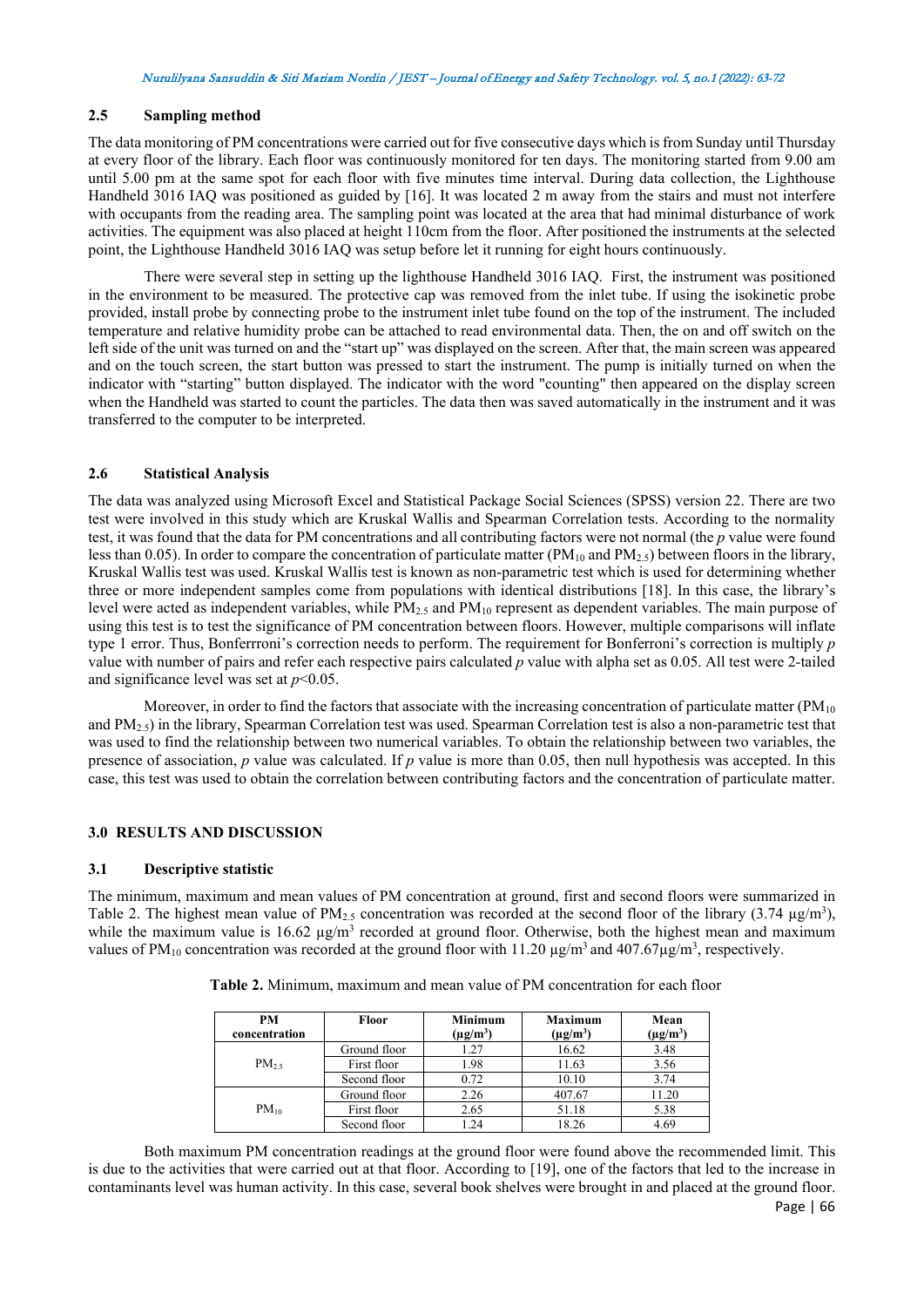Basically, particles tend to accumulate at the surface of book cover when they do not get cleaned over the long term. It was then results of dispersion of the particles to the air (which known as dust) during books transferred activities. Dust from books can be spread anywhere when library staff or a person carry the books [20]. Thus resulted the high PM concentrations reading.

Furthermore, the other factor of higher PM concentration readings was due to the vacuuming activities that were carried out at certain days. This activities were included cleaning the book shelves, carpets and furniture. As the vacuuming activity started, the readings of PM especially  $PM_{10}$  were increased rapidly and then slowly decreased after this activity was finished. The vacuuming activities can trigger the released of large concentrations of antigens through mechanical disturbance of settled dust. It also can be emit through vacuum itself [21].

# **3.2 Average concentration of particulate matter (PM2.5 and PM10)**

The average concentrations of particulate matter readings including their relative humidity and temperature for each floor of PHT were presented in Figure 3(a)-(c). Permissible Exposure Limits (PEL) for  $PM_{10}$  and  $PM_{2.5}$  were referred to the recommendation given by Environmental Protection Aagency (EPA). According to [22], the indoor PEL for PM<sub>10</sub> and PM<sub>2.5</sub> was stated at 50% or less than the PEL of outdoor concentrations. Thus, the limit of IAQ that were recommended for PM<sub>2.5</sub> was 17.5 $\mu$ g/m<sup>3</sup> meanwhile for PM<sub>10</sub> was 75 $\mu$ g/m<sup>3</sup>.



**Figure 3(a).** Average concentration of PM at ground floor

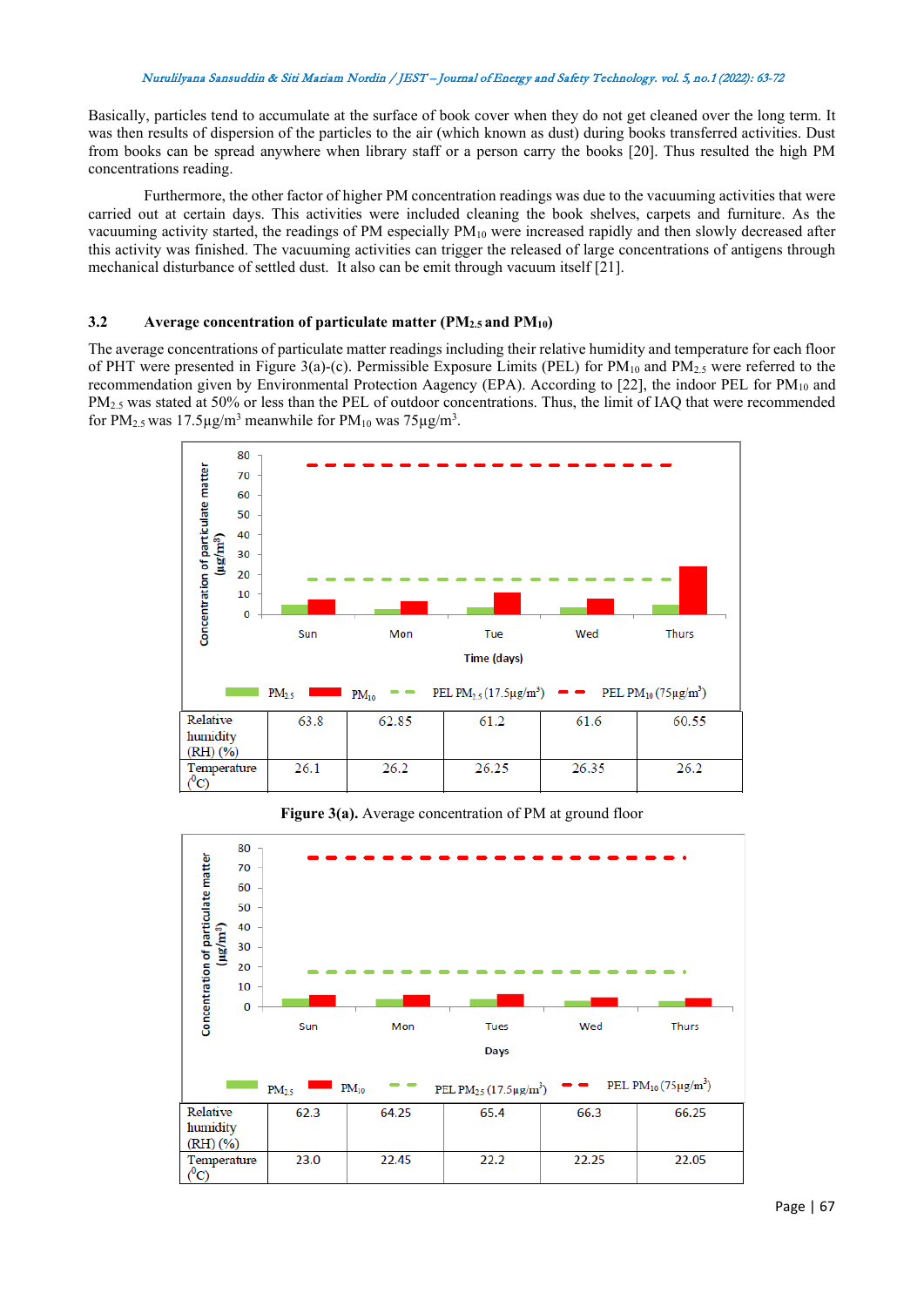

**Figure 3(b).** Average concentration of PM at first floor

**Figure 3(c).** Average concentration of PM at second floor

The concentrations of both sizes of particulate matter in each floor level of PHT were found not exceed the limits as recommended by EPA. As a routine, each floor level of PHT was cleaned early in the morning by the workers everyday before the library was opened to the visitors. Periodic cleaning and housekeeping were the main reasons of the low mean readings of particulate matter concentration and did not exceed the PEL. According to [23], the frequency of vacuuming is recommended once or twice a week. As per recommended, throughout this study the vacuum cleaning was carried out about twice a week in PHT. The vacuum cleaning was done on the carpets and seats that were made of fabric. It also conducted on the bookshelves at each floor level. As a result, it helped the PM concentrations to not accumulate and reduced the potential to exceed the limit for both PM concentrations. Otherwise, books itself produces particles that influenced the distribution of particulate matter in library. Books at the shelves need to be regularly cleaned to prevent the dust from books were accumulated [24].

## **3.3 Differences of Particulate Matter (PM2.5 and PM10) Concentrations between Floors**

From Kruskal Wallis test, the *p* values for particulate matter concentration (PM<sub>2.5</sub> and PM<sub>10</sub>) were less than 0.05, respectively. It was rejected the null hypothesis and shows that there was a significant difference for these variables. Based on Table 3, PM concentrations for each floor were significantly different, except for PM $_2$ , concentration between first and second floors.

| <b>PM Concentration</b> | <b>Floors</b>                | <i>p</i> value* |
|-------------------------|------------------------------|-----------------|
|                         | Ground floor vs First floor  | 0.001           |
| $PM_{10}$               | Ground floor vs Second floor | 0.001           |
|                         | First floor vs Second floor  | 0.001           |
|                         | Ground floor vs First floor  | 0.001           |
| $PM_{25}$               | Ground floor vs Second floor | 0.001           |
|                         | First floor vs Second floor  | 2.871           |

| Table 3. p value for PM concentrations for each floor |  |  |  |  |  |
|-------------------------------------------------------|--|--|--|--|--|
|-------------------------------------------------------|--|--|--|--|--|

\*Significant difference at *p*<0.05, post hoc with Bonferroni's correction

The mean concentration of PM at the ground floor was the highest compared to the first and second floor. However, referring to Table 3 there was no significant difference of  $PM_{2.5}$  concentration between first and second floor. The movement of human can lead to the difference of PM concentration in each floor. Indoor activities including room occupancy can lead to particle resuspension [25] as it were used differently.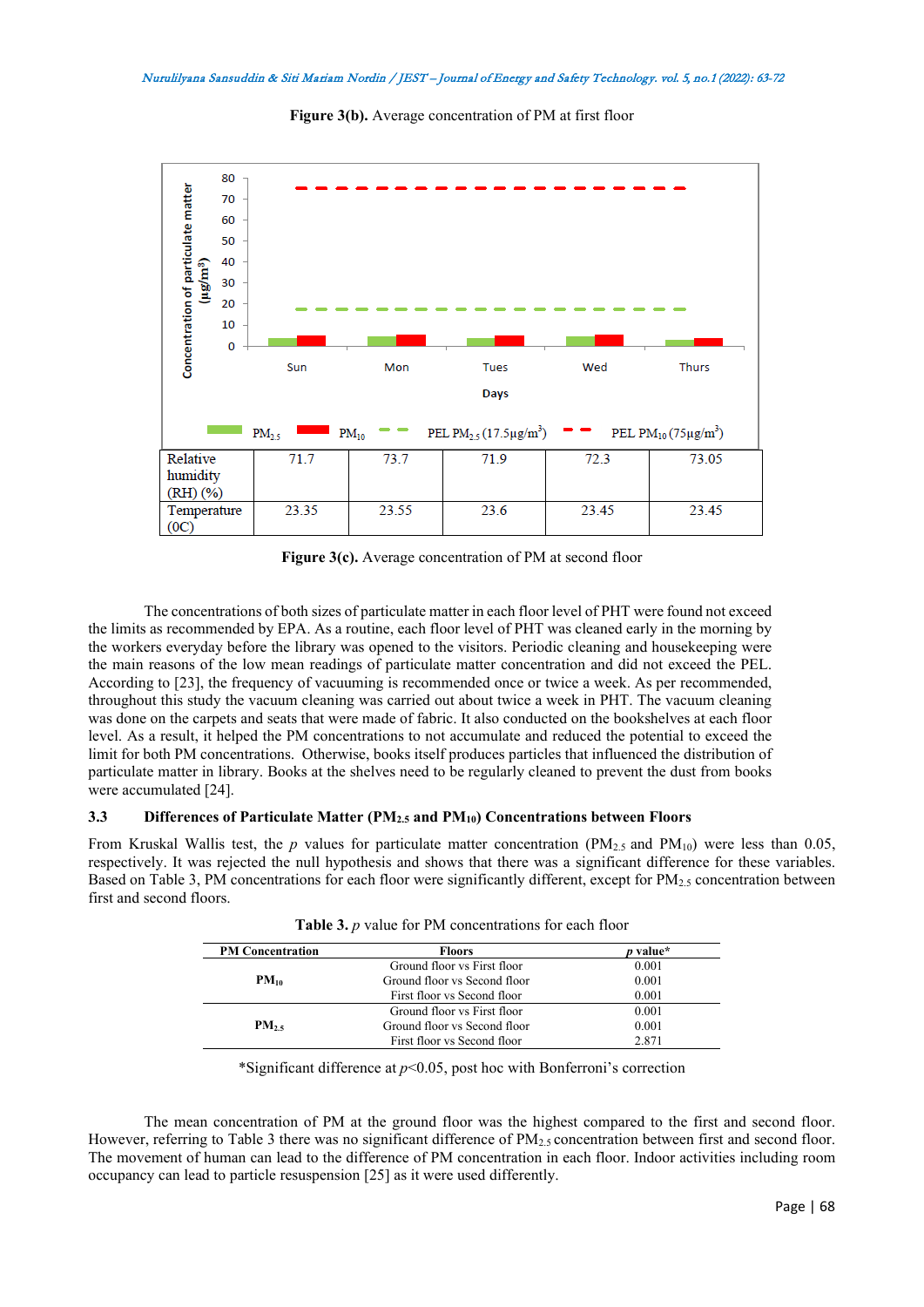This study was carried out during the study week and examination week for students in USM Health Campus. This condition was associated with the increasing of PM concentrations reading as the number of occupants is higher than the normal day due to the preparation of examination. There are two reasons of higher readings: number of occupants and high rate of infiltration [26] [13]. Normally, the PM concentration was higher when the library was crowded as in line with monitoring activities that were done during study week and examination week. Furthermore, the infiltration rate was higher due to outdoor PM which is leak to indoor environment. This happen when there are huge difference of temperature between indoor and outdoor environment especially when it is cold which will increased the pressure from outside to inside either naturally or mechanically. As stated before, ground floor was used as relaxing area. Instead of filled with the books, ground floor was equipped with other furniture materials such as carpets and fabric seats that can increase the PM concentration. The difference of PM concentrations on each floor also influence by the floor surface area. According to [27], the floor surface area and PM<sub>10</sub> were related. Through this study, it was found that every floor has different floor surface area which the smallest floor surface area was found at the ground floor, followed by second and first floors, respectively.

The difference of PM concentration between floors also influenced by relative humidity and temperature factors. When temperature increased, the particles tend to disperse in environment [28] [13]. Based on the results, the highest mean concentration of PM was at the ground floor corresponding with the average temperature. According to [28], the deposition of particles increased when humidity increased. When relative humidity increased, PM concentration will be low as those particles will settle down in cool environment. This shows that the difference of PM concentration was influenced by different relative humidity on each floor.

# **3.4 Correlation between the Number of Occupants and Particulate Matter (PM10 and PM2.5)**

Referring to Table 4, it was shown that there was positive relationship exists for  $PM_{2.5}$  concentrations. The correlation also shows that there was a very weak correlation among them. Through the analysis, the  $p$  value for  $PM_{10}$  was more than 0.05 which indicated to accept null hypothesis. Moreover, there was no significant correlation between the number of occupants and PM<sub>10</sub> concentrations.

**Table 4.** Correlation between number of occupants with particulate matters concentrations (PM<sub>2.5</sub> and PM<sub>10</sub>)

| <b>PM Concentrations</b> | <b>Number of Occupants</b> |          |  |
|--------------------------|----------------------------|----------|--|
|                          |                            | p value* |  |
| $PM_{25}$                | 0.12                       | 0.001    |  |
| $PM_{10}$                | -0.02                      | 0.250    |  |

\*Significant correlation at *p*<0.05; statistical test- Spearman Correlation test

As known, the study was carried out starting from the study week, examination week and continues with the semester break. The attendances of occupants (normally students) were high at the beginning of this study but slowly decreased towards the end.

Moreover, the activities such as walking and sitting triggered the increasing indoor concentrations of PM greater than 1 um in the residency of California [29]. Number of occupants in building can cause the increasing of recorded particulate matter reading. It is because the occupants have the tendency to bring in particles into the building. According to [30], the effects of indoor activities that resuspended particles in range 2.5-10µm was including dusting, vacuuming and vigorously walking. The estimation of resuspension rates of deposited PM from normal human activity was done by using steady-state materials balance model for indoor concentration of PM. A mathematical relationship was determined between the size and resuspension rate from normal activity [31].

## **3.5 Correlation between the Temperature and Humidity with PM Concentrations**

There was association between temperature and relative humidity with  $PM_{2.5}$  and  $PM_{10}$  concentrations (Table 5). The *p* value was found less than 0.05 indicates that the null hypothesis was rejected. However, the relationship between the temperature and humidity was very weak due to *r* values that were less than 0.3.

Based on the previous study, the temperature has an influence on concentration particulate matter. The airborne particles concentration increased with high temperature meanwhile low relative humidity will slow down the airborne particles concentration [32]. From this study, it was found that the average reading for temperature at ground floor was 26.22±0.58<sup>0</sup>C. It shown that, the higher the temperature, the higher the particulate matter concentration. The increasing of temperature with small surface area will leads to the increasing of PM concentration.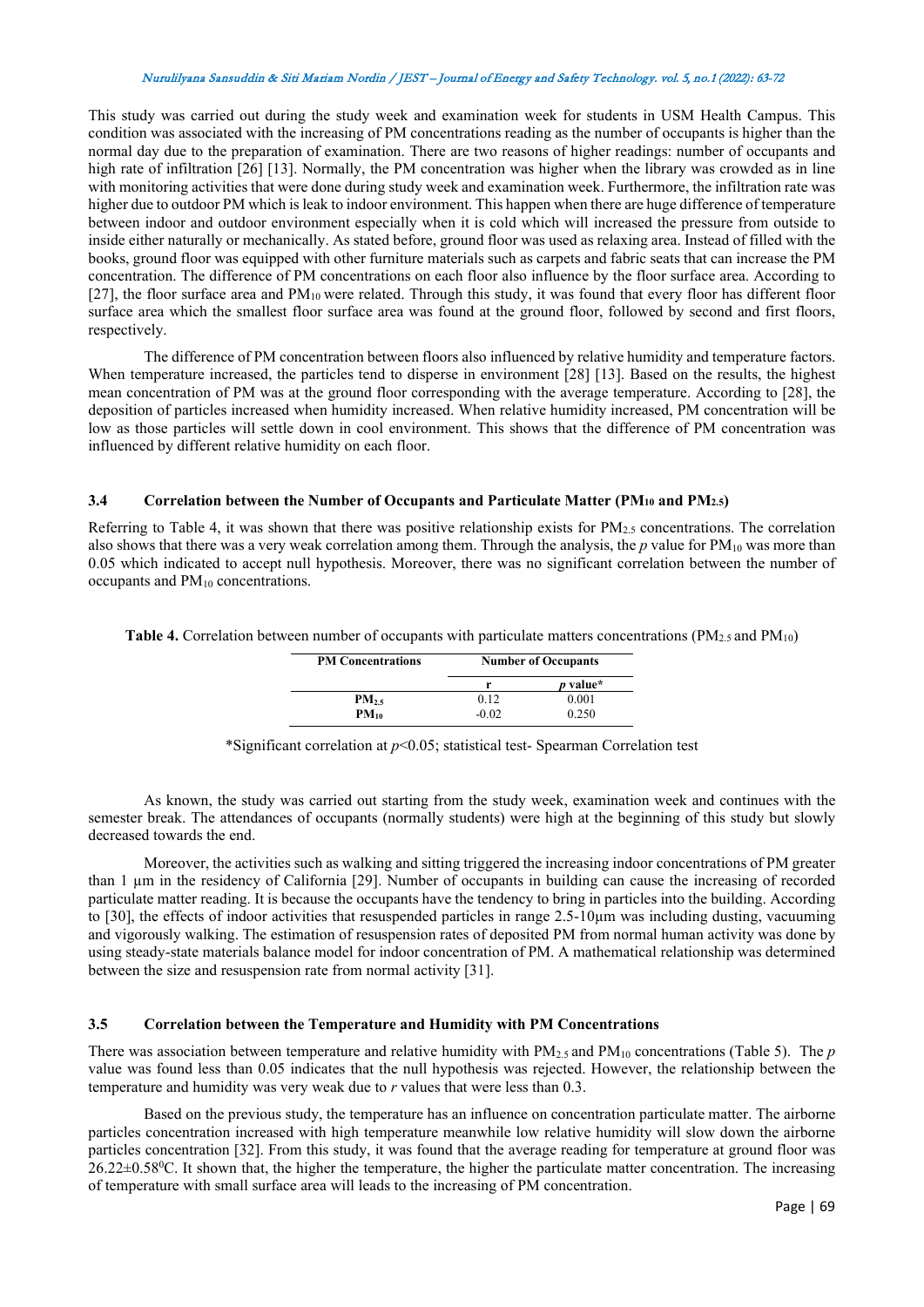**Table 5.** Correlation between the temperature and relative humidity with concentrations of particulate matter (PM<sub>2.5</sub> and  $PM_{10}$ 

| <b>Factors</b>           | <b>PM</b> concentrations |         | <i>*p</i> value |
|--------------------------|--------------------------|---------|-----------------|
| Temperature              | $PM_{2.5}$               | $-0.15$ | 0.001           |
|                          | $PM_{10}$                | 0.22    | 0.001           |
| <b>Relative Humidity</b> | $PM_{25}$                | 0.20    | 0.001           |
|                          | $PM_{10}$                | $-0.17$ | 0.001           |

\*Significant correlation at *p*<0.05, statistical test- Spearman Correlation test

 $PM_{10}$  concentration is positively correlation with temperature while  $PM_{2.5}$  has inverse correlation with temperature. PM2.5 was decreased when the temperature was increased. According to [33], when temperature rises, particulate matter concentration significantly decreased. It was due to intense radiation that heats city base surface. It was proved by the particulate matter concentration which have a very weak association with temperature as indicated by the coefficient correlation ( $r=0.22$ ,  $r=-0.15$ ).

 $PM_{2.5}$  was positively correlated while;  $PM_{10}$  was negatively correlated with relative humidity. Relative humidity was inversely correlated with  $PM_{10}$  due to the effects of humidity on coalescence and settling of suspended particles. It happens when the atmospheric moisture helped the particles to stick together and becoming heavier particles before they fall down [34].

#### **3.6 Limitation of Study**

This study was conducted during study and examination weeks. The number of occupants was found to be small compared to the teaching and learning weeks. This is because most of the students went back to their homes during the study week while during examination weeks, they prefer to do the revision in their hostel rooms. Thus, it is suggested to conduct future study regarding this topic within teaching and learning weeks in order to find the difference between those conditions.

#### **4.0 CONCLUSION**

First, this study was able to assess the indoor air quality in PHT at USM Health Campus in Kota Bharu, Kelantan. According to the findings, average  $PM_{10}$  and  $PM_{2.5}$  concentrations did not exceed the recommended limit given by EPA. It proved that IAQ in PHT was in a good condition. Good air quality in PHT influenced by the cleaning and housekeeping activities that were continuously done from time to time.

Second, this study was also able to determine the  $PM_{10}$  and  $PM_{2.5}$  concentrations in PHT. The pattern of PM concentrations at each floor level in PHT was almost the same. The concentrations of PM were higher in the morning due to cleaning activities before it dropped. Based on the findings, the PM concentration was higher on certain days due to the activities conducted in PHT on that day. The highest reading was recorded due to the activities such as transferring books and vacuuming activities that were carried out on bookshelves and carpets at the ground floor.

Third, this study was conducted in order to compare the concentration of PM between floor levels in PHT. Based on Kruskal Wallis test, it is shown that there were significant differences between ground, first and second floor for  $PM_{10}$ concentration. It was due to the high number of occupants and activities performed at each floor. The difference of floor surface area in PHT also contributed to the differences of PM concentration. Ground floor was found to have smallest floor surface area in which recorded with the highest PM concentration.

Lastly, this study was done to obtain the factors that associates with the concentration of PM at PHT. It was found that there were several factors that can affect  $PM_2$ , and  $PM_{10}$  concentration in PHT. The factors were including number of occupants, relative humidity, temperature, and number of books.

#### **Acknowledgements**

This research was partially supported under Universiti Sains Malaysia (USM) short-term grant 304/PPSK/61312133. We thank for everyone who assists, and comments that greatly in order to improve the manuscript.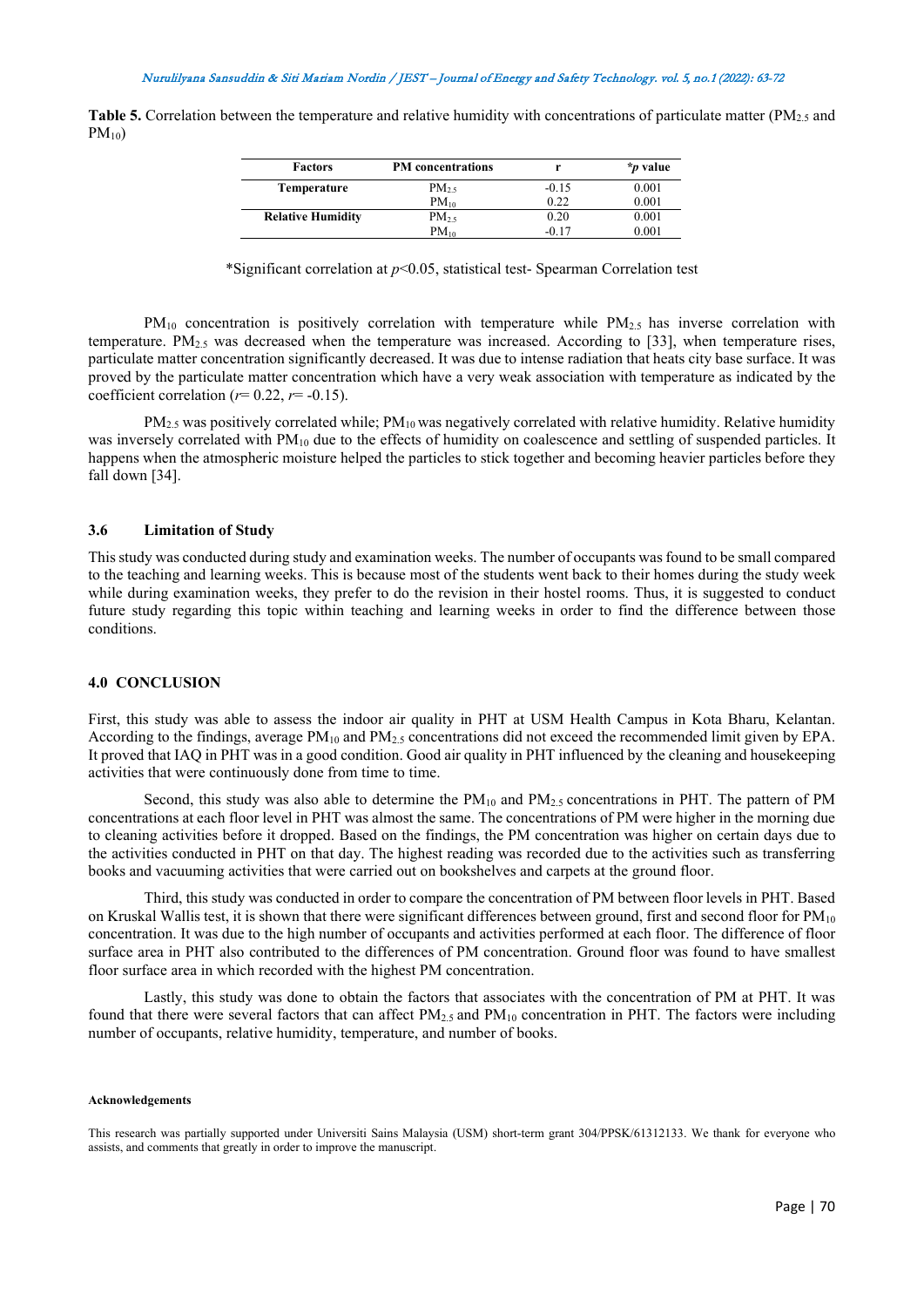#### **References**

- [1] Canha. N., F. M. C., Almeida. S. M., Almeida. M., Ribeiro. M., Galinha. C. and Wolterbeek. H. Th. 2010. Indoor school environment: easy and low cost to assess inorganic pollutants. *Journal of Radioanalytical and Nuclear Chemistry.* 286(2): 495-500.
- [2] Environmental Protection Agency (EPA). 2015a. *An introduction to indoor air quality*. Retrieved from http://www2.epa.gov/indoor-air-quality iaq/introduction-indoor-air-quality [Accessed on November 14, 2015].
- [3] American Society of Heating, Refrigerating, and Air-Conditioning Engineers (ASHRAE). 2007. *Ventilation for Acceptable Indoor Air Quality Standard 62.1.* United State of America.
- [4] Malaysian Green Building Confederation. 2014. An introduction to indoor air quality (IAQ). Retrieved from https://www.cidb.gov.my/cidbv4/images/pdf/ecobuild/room3/room3%20%2018.09.2014%20energy%20efficiency%20lighting%20%20indoor %20air%0quality.pdf [Accessed on November 14, 2015].
- [5] Environmental Protection Agency (EPA). 2015b. *Particulate matter*. Retrieved from http://www3.epa.gov/pm/ [Accessed on November 14, 2015].
- [6] Araujo, J. A. and Nel, A. E. 2009. Particulate matter and atherosclerosis role of particle size, composition and oxidative stress. *Particle and Fibre Toxicology.* 6(24)[. https://doi.org/10.1186/1743-8977-6-24.](https://doi.org/10.1186/1743-8977-6-24)
- [7] Environmental Protection Agency (EPA). 2022. *What is PM, and how does it get into the air?* Retrieved from [https://www.epa.gov/pm](https://www.epa.gov/pm-pollution/particulate-matter-pm-basics)[pollution/particulate-matter-pm-basics](https://www.epa.gov/pm-pollution/particulate-matter-pm-basics) [Accessed on June 13, 2022].
- [8] World Health Organization (WHO). 2013. *Health effects of particulate matter.* Retrieved from [http://www.euro.who.int/\\_\\_data/assets/pdf\\_file/0006/189051/Health-effects-of-paticulate-matter-final-Eng.pdf](http://www.euro.who.int/__data/assets/pdf_file/0006/189051/Health-effects-of-paticulate-matter-final-Eng.pdf) [Accessed on March 10, 2016].
- [9] Eštoková. A., Števulová. N. and Kubincová, L. 2010. Particulate matter investigation in indoor environment. *Global NEST Journal.* 12(1): 20- 26.
- [10] Lu, C., Deng, Q., Li, Y., Sundell, J. and Norback, D. 2016. Outdoor air pollution, meterological conditions and indoor factors in dwellings in relation to sick building syndrome (SBS) among adults in China. *The Science Of The Total Environment.* 560: 186-196.
- [11] Deng, Q., Lu, C., Ou, C., Chen, L. and Yuan, H. 2016. Preconceptional, prenatal and postnatal exposure to outdoor and indoor environmental factors on allergic diseases/symptoms in preschool children. *Chemosphere*. 152: 459-467.
- [12] Kumar, A. Singh, B. P., Punia, M., Singh, D., Kumar, K., and Jain, V. K. 2014. Assessment of indoor air concentrations of VOCs and their associated health risks in the library of Jawaharlal Nehru University, New Delhi. *Environmental Science and Pollution Research*. 21: 2240-2248.
- [13] Günes, G., Yalçin, N. and Çolaklar, H. 2022. Investigation of indoor air quality in university libraries in terms of gaseous and particulate pollutants in Bartin, Turkey. *Environmental Monitoring and Assessment*. 194:200.
- [14] Sahu, V. and Gurjar, B. R. 2019. Spatio-temporal variations of indoor air quality in a university library. *International Journal of Environmental Health Research.* 28: 1-16.
- [15] Elbayoumi, M., Ramli, N. A., Md. Yusof, N. F., Awang, N. R., Zainordin, N. S., Sulaiman, M., Shith, S. and Zaki, T. N. A. 2018. Evaluation of indoor air quality at Engineering Campus Library at the University Sains Malaysia. 2(1). ISSN 2523-0522.
- [16] Mann, C. J. 2003. Observational research methods. Research design II: cohort, cross sectional and case-control studies. *Emerg Med J*. 20: 54- 60.
- [17] Levin, K. A. 2006. Study design III: cross-sectional studies. *Evidence-Based Dentistry.* 7: 24-25.
- [16] Department of Occupational Safety and Health (DOSH). 2010. *Industry code of practice on indoor air quality 2010.* Retrieved from [http://www.dosh.gov.my/index.php?option=com\\_contect&view=article&id=34:indor-air-quality&catid=348&Itemid=759&lang=en](http://www.dosh.gov.my/index.php?option=com_contect&view=article&id=34:indor-air-quality&catid=348&Itemid=759&lang=en) [Accessed on May 31, 2015].
- [18] Perdomo, W. H., Mendez, A. Diaz-Marquez, A. M. and Zalakeviciute, R. 2019. PM<sub>2.5</sub> Concentration Measurement Analysis by Using Non-Parametric Statistical Inference. *IEEE Sensors Journal.*99: 1-1.
- [19] Turiel, I. 1985. *Indoor air quality and human health*. Routledge.
- [20] Bolourchi, H. 2003. *Pay Attention to Books' Deadly Dust*. US Library of Congress.
- [21] Woodfolk, J. A., Luczynska, C. M., de Blay, F., Chapman, M. D., Platts-Mills, T. A. 1993. The effect of vacuum cleaners on the concentration and particle size distribution of airborne cat allergen. *The Journal Of Allergy And Clinical Immunology.* 91: 829 –837.
- [22] Bersntein, J. A., Alexis, N., Bacchus, H., Berstein, L., Fritz, P., Horner, E., Mason, S., Nel, A., Oullete, J., Reijula, K., Reponen, T., Seltzer, J., Smith, A. and Tarlo, S. M. 2008. The health effects of Nonindustrial Indoor Air Pollution. *. The Journal Of Allergy And Clinical Immunology.*  121(3): 585-591.
- [23] National Heart, Lung and Blood Institute. 2007. Expert Panel Report 3: Guidelines for the diagnosis and management asthma. Retrieved from http://www.nhlbi.nih.gov/files/docs/guidelines/asthgdln.pdf [Accessed on May 12, 2016].
- [24] Cornell University Library. 2005. Housekeeping. Retrieved from https://www.library.cornell.edu/preservation/librarypreservation/mee/management/ housekeeping.html [Accessed on 13 March, 2016]
- [25] Nakorn, T., Patcharawadee, K., Chanawat, N., Yottana, K. and Chutchawan, T. 2009. Indoor/outdoor relationships of size-resolved particle concentrations in naturally ventilated school environments. *Building and Environment*. 44: 188-197.
- [26] Gaur, M., Bhandari, K. and Shukla, A. 2018. Monitoring of total volatile organic compounds and particulate matter in an indoor environment. *Current Science*. 115: 1787-1792.
- [27] Fromme, H., Twardella, D., Dietrich, S., Heitmann, D., Schierl, R., Liebl, B., and Ruden, H. 2007. Particulate matter in the indoor air of classrooms-exploratory results from Munich and surrounding area. *Atmospheric Environment.* 41: 854-866.